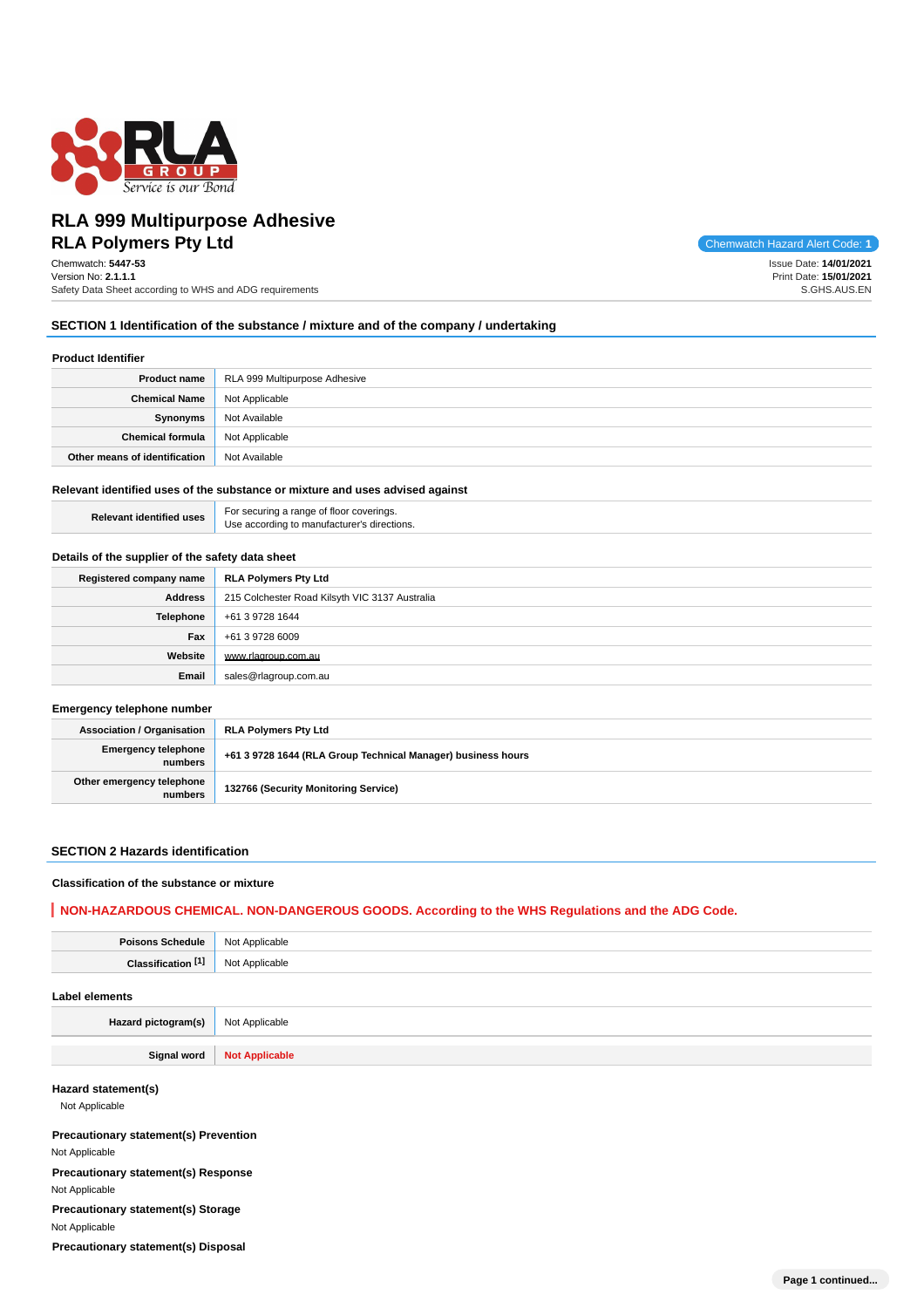## Not Applicable

## **SECTION 3 Composition / information on ingredients**

#### **Substances**

See section below for composition of Mixtures

#### **Mixtures**

| <b>CAS No</b> | %[weight] | Name                                             |
|---------------|-----------|--------------------------------------------------|
| Not Available |           | modified acrylic co-polymer emulsion containing, |
| Not Available | >90       | Ingredients determined not to be hazardous       |

#### **SECTION 4 First aid measures**

## **Description of first aid measures**

| <b>Eye Contact</b>  | If in eyes, hold eyelids apart and flush the eye continuously with running water.<br>▶ Continue flushing until advised to stop by the Poisons Information Centre or a doctor, or for at least 15 minutes.<br>Ensure complete irrigation of the eye by keeping eyelids apart and away from eye and moving the eyelids by occasionally lifting the upper<br>and lower lids.<br>▶ Seek medical attention without delay; if pain persists or recurs seek medical attention.<br>▶ Removal of contact lenses after an eye injury should only be undertaken by skilled personnel. |
|---------------------|----------------------------------------------------------------------------------------------------------------------------------------------------------------------------------------------------------------------------------------------------------------------------------------------------------------------------------------------------------------------------------------------------------------------------------------------------------------------------------------------------------------------------------------------------------------------------|
| <b>Skin Contact</b> | If skin contact occurs:<br>Immediately remove all contaminated clothing, including footwear.<br>Flush skin and hair with running water (and soap if available).<br>Seek medical attention in event of irritation.                                                                                                                                                                                                                                                                                                                                                          |
| Inhalation          | If fumes, aerosols or combustion products are inhaled remove from contaminated area.<br>• Other measures are usually unnecessary.                                                                                                                                                                                                                                                                                                                                                                                                                                          |
| Ingestion           | If swallowed do <b>NOT</b> induce vomiting.<br>If vomiting occurs, lean patient forward or place on left side (head-down position, if possible) to maintain open airway and prevent aspiration.<br>• Observe the patient carefully.<br>▶ Never give liquid to a person showing signs of being sleepy or with reduced awareness; i.e. becoming unconscious.<br>• Give water to rinse out mouth, then provide liquid slowly and as much as casualty can comfortably drink.<br>Seek medical advice.                                                                           |

#### **Indication of any immediate medical attention and special treatment needed**

Treat symptomatically.

#### **SECTION 5 Firefighting measures**

#### **Extinguishing media**

There is no restriction on the type of extinguisher which may be used. Use extinguishing media suitable for surrounding area.

## **Special hazards arising from the substrate or mixture**

| <br>e Incompatibilitv<br>∼ıre | ר known.<br>None |
|-------------------------------|------------------|

## **Advice for firefighters**

| <b>Fire Fighting</b>         | ► Use water delivered as a fine spray to control fire and cool adjacent area.<br>Do not approach containers suspected to be hot.<br>Cool fire exposed containers with water spray from a protected location.<br>If safe to do so, remove containers from path of fire.                                                                                                                                                              |
|------------------------------|-------------------------------------------------------------------------------------------------------------------------------------------------------------------------------------------------------------------------------------------------------------------------------------------------------------------------------------------------------------------------------------------------------------------------------------|
| <b>Fire/Explosion Hazard</b> | The material is not readily combustible under normal conditions.<br>► However, it will break down under fire conditions and the organic component may burn.<br>Not considered to be a significant fire risk.<br>Heat may cause expansion or decomposition with violent rupture of containers.<br>Decomposition may produce toxic fumes of:<br>carbon monoxide (CO)<br>other pyrolysis products typical of burning organic material. |
| <b>HAZCHEM</b>               | Not Applicable                                                                                                                                                                                                                                                                                                                                                                                                                      |

#### **SECTION 6 Accidental release measures**

**Personal precautions, protective equipment and emergency procedures**

See section 8

#### **Environmental precautions**

See section 12

#### **Methods and material for containment and cleaning up**

**Minor Spills** Clean up all spills immediately. Avoid breathing vapours and contact with skin and eyes.

Control personal contact with the substance, by using protective equipment. Contain and absorb spill with sand, earth, inert material or vermiculite.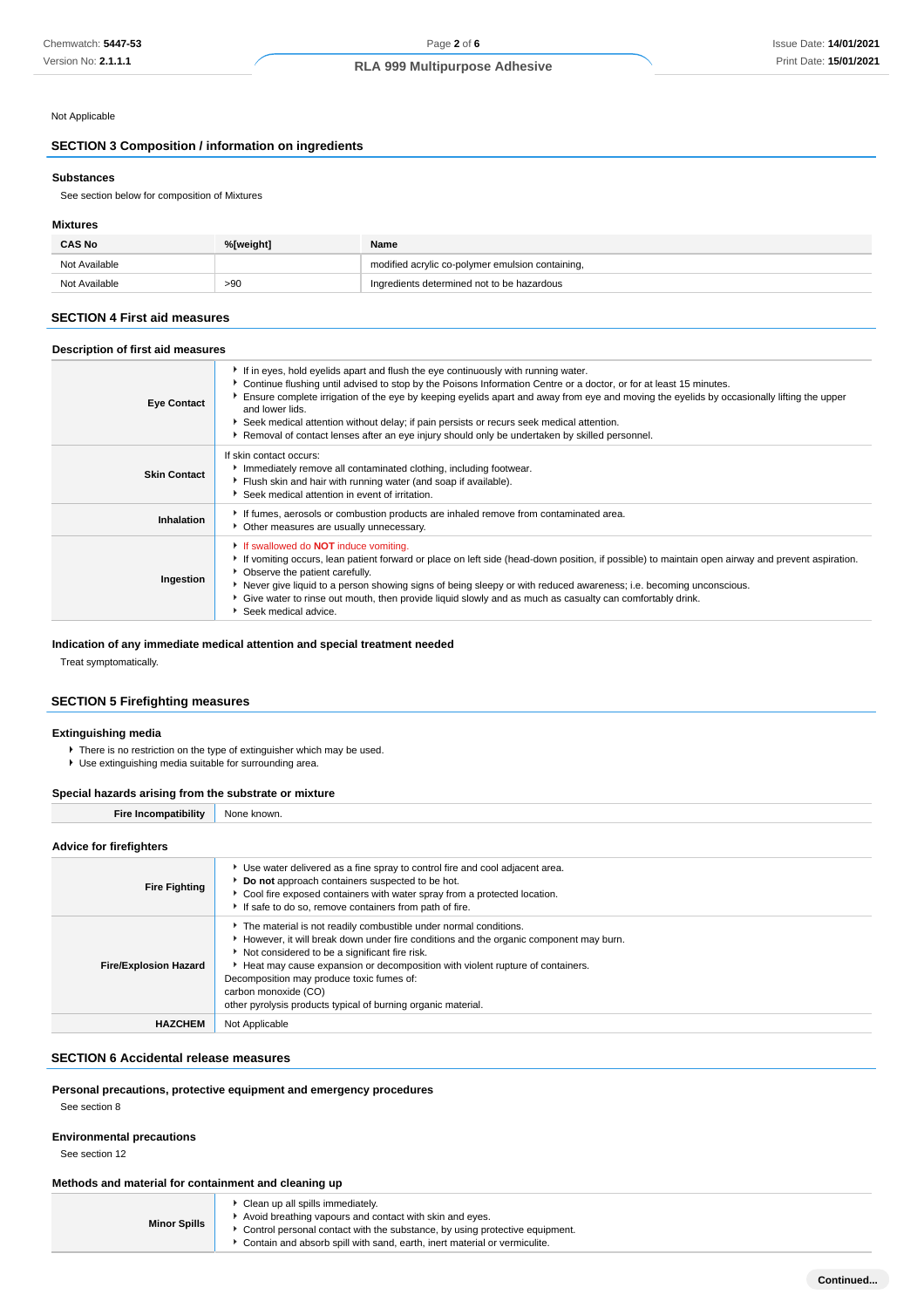| Clear area of personnel and move upwind.<br>Alert Fire Brigade and tell them location and nature of hazard.<br><b>Major Spills</b><br>► Control personal contact with the substance, by using protective equipment.<br>Prevent spillage from entering drains, sewers or water courses. |  |
|----------------------------------------------------------------------------------------------------------------------------------------------------------------------------------------------------------------------------------------------------------------------------------------|--|
|----------------------------------------------------------------------------------------------------------------------------------------------------------------------------------------------------------------------------------------------------------------------------------------|--|

Personal Protective Equipment advice is contained in Section 8 of the SDS.

## **SECTION 7 Handling and storage**

| Precautions for safe handling                                |                                                                                                                                                                                       |  |
|--------------------------------------------------------------|---------------------------------------------------------------------------------------------------------------------------------------------------------------------------------------|--|
| Safe handling                                                | Limit all unnecessary personal contact.<br>• Wear protective clothing when risk of exposure occurs.<br>▶ Use in a well-ventilated area.<br>Avoid contact with incompatible materials. |  |
| Other information                                            | Store in original containers.<br>Keep containers securely sealed.<br>No smoking, naked lights or ignition sources.<br>Store in a cool, dry, well-ventilated area.                     |  |
| Conditions for safe storage, including any incompatibilities |                                                                                                                                                                                       |  |
| Suitable container                                           | • Polyethylene or polypropylene container.<br>• Packing as recommended by manufacturer.<br>• Check all containers are clearly labelled and free from leaks.                           |  |
| Storage incompatibility                                      | Avoid contamination of water, foodstuffs, feed or seed.<br>Avoid reaction with oxidising agents                                                                                       |  |

## **SECTION 8 Exposure controls / personal protection**

## **Control parameters**

| <b>Occupational Exposure Limits (OEL)</b> |                      |               |                     |               |
|-------------------------------------------|----------------------|---------------|---------------------|---------------|
| <b>INGREDIENT DATA</b>                    |                      |               |                     |               |
| Not Available                             |                      |               |                     |               |
| <b>Emergency Limits</b>                   |                      |               |                     |               |
| Ingredient                                | <b>Material name</b> | TEEL-1        | TEEL-2              | TEEL-3        |
| RLA 999 Multipurpose Adhesive             | Not Available        | Not Available | Not Available       | Not Available |
|                                           |                      |               |                     |               |
| Ingredient                                | <b>Original IDLH</b> |               | <b>Revised IDLH</b> |               |
| RLA 999 Multipurpose Adhesive             | Not Available        |               | Not Available       |               |

## **Exposure controls**

| Appropriate engineering<br>controls | Engineering controls are used to remove a hazard or place a barrier between the worker and the hazard. Well-designed engineering controls can<br>be highly effective in protecting workers and will typically be independent of worker interactions to provide this high level of protection.<br>The basic types of engineering controls are:<br>Process controls which involve changing the way a job activity or process is done to reduce the risk.<br>Enclosure and/or isolation of emission source which keeps a selected hazard "physically" away from the worker and ventilation that strategically<br>"adds" and "removes" air in the work environment.   |  |  |
|-------------------------------------|-------------------------------------------------------------------------------------------------------------------------------------------------------------------------------------------------------------------------------------------------------------------------------------------------------------------------------------------------------------------------------------------------------------------------------------------------------------------------------------------------------------------------------------------------------------------------------------------------------------------------------------------------------------------|--|--|
| <b>Personal protection</b>          |                                                                                                                                                                                                                                                                                                                                                                                                                                                                                                                                                                                                                                                                   |  |  |
| Eye and face protection             | Safety glasses with side shields<br>Chemical goggles.<br>▶ Contact lenses may pose a special hazard; soft contact lenses may absorb and concentrate irritants. A written policy document, describing<br>the wearing of lenses or restrictions on use, should be created for each workplace or task. This should include a review of lens absorption<br>and adsorption for the class of chemicals in use and an account of injury experience.                                                                                                                                                                                                                      |  |  |
| <b>Skin protection</b>              | See Hand protection below                                                                                                                                                                                                                                                                                                                                                                                                                                                                                                                                                                                                                                         |  |  |
| Hands/feet protection               | Wear general protective gloves, eg. light weight rubber gloves.<br>The selection of suitable gloves does not only depend on the material, but also on further marks of quality which vary from manufacturer to<br>manufacturer. Where the chemical is a preparation of several substances, the resistance of the glove material can not be calculated in advance<br>and has therefore to be checked prior to the application.<br>The exact break through time for substances has to be obtained from the manufacturer of the protective gloves and has to be observed when<br>making a final choice.<br>Personal hygiene is a key element of effective hand care. |  |  |
| <b>Body protection</b>              | See Other protection below                                                                                                                                                                                                                                                                                                                                                                                                                                                                                                                                                                                                                                        |  |  |
| Other protection                    | No special equipment needed when handling small quantities.<br><b>OTHERWISE:</b><br>• Overalls.<br><b>Barrier cream.</b><br>Eyewash unit.                                                                                                                                                                                                                                                                                                                                                                                                                                                                                                                         |  |  |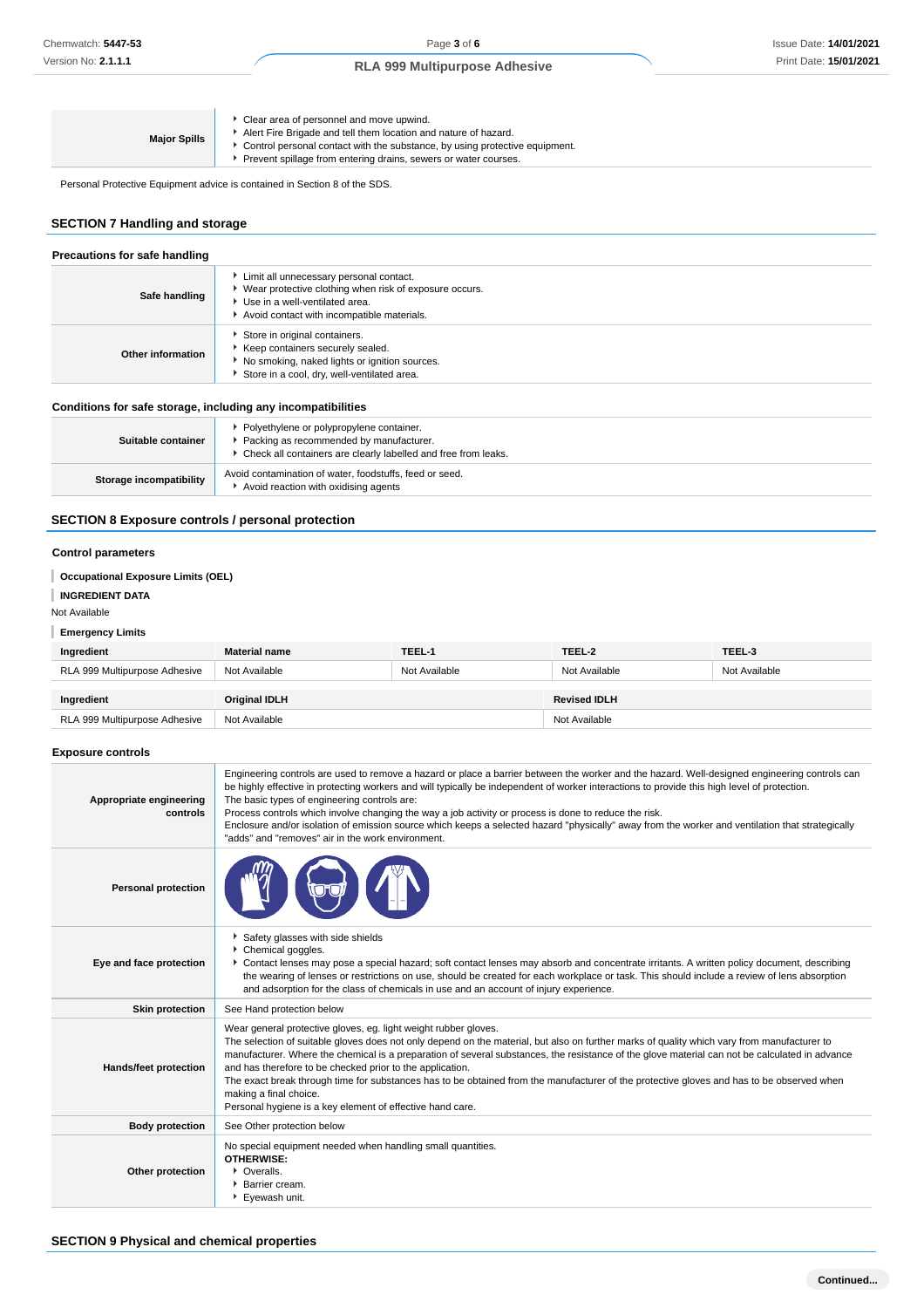## **Information on basic physical and chemical properties**

| Appearance                                      | Cream coloured viscous liquid; mixes with water. |                                            |                |
|-------------------------------------------------|--------------------------------------------------|--------------------------------------------|----------------|
|                                                 |                                                  |                                            |                |
| <b>Physical state</b>                           | Liquid                                           | Relative density (Water = 1)               | 1.0            |
| Odour                                           | Not Available                                    | Partition coefficient n-octanol<br>/ water | Not Available  |
| <b>Odour threshold</b>                          | Not Available                                    | Auto-ignition temperature (°C)             | Not Available  |
| pH (as supplied)                                | 8.0                                              | Decomposition temperature                  | Not Available  |
| Melting point / freezing point<br>(°C)          | Not Applicable                                   | Viscosity (cSt)                            | 30000.0        |
| Initial boiling point and boiling<br>range (°C) | 100                                              | Molecular weight (g/mol)                   | Not Applicable |
| Flash point (°C)                                | Not Available                                    | <b>Taste</b>                               | Not Available  |
| <b>Evaporation rate</b>                         | Not Available                                    | <b>Explosive properties</b>                | Not Available  |
| Flammability                                    | Not Available                                    | <b>Oxidising properties</b>                | Not Available  |
| Upper Explosive Limit (%)                       | Not Available                                    | Surface Tension (dyn/cm or<br>mN/m         | Not Available  |
| Lower Explosive Limit (%)                       | Not Available                                    | <b>Volatile Component (%vol)</b>           | Not Available  |
| Vapour pressure (kPa)                           | Not Available                                    | Gas group                                  | Not Available  |
| Solubility in water                             | Miscible                                         | pH as a solution (1%)                      | Not Available  |
| Vapour density (Air = 1)                        | Not Available                                    | VOC g/L                                    | < 50           |

## **SECTION 10 Stability and reactivity**

| Reactivity                                 | See section 7                                                             |
|--------------------------------------------|---------------------------------------------------------------------------|
| <b>Chemical stability</b>                  | Product is considered stable and hazardous polymerisation will not occur. |
| Possibility of hazardous<br>reactions      | See section 7                                                             |
| <b>Conditions to avoid</b>                 | See section 7                                                             |
| Incompatible materials                     | See section 7                                                             |
| <b>Hazardous decomposition</b><br>products | See section 5                                                             |

## **SECTION 11 Toxicological information**

## **Information on toxicological effects**

| <b>Inhaled</b>              | Acute effects from inhalation of high vapour concentrations may be chest and nasal irritation with coughing, sneezing, headache and even<br>nausea.                                                                                       |                                                                                                                                                 |  |
|-----------------------------|-------------------------------------------------------------------------------------------------------------------------------------------------------------------------------------------------------------------------------------------|-------------------------------------------------------------------------------------------------------------------------------------------------|--|
| Ingestion                   | Ingestion may result in nausea, abdominal irritation, pain and vomiting                                                                                                                                                                   |                                                                                                                                                 |  |
| <b>Skin Contact</b>         | The material may cause skin irritation after prolonged or repeated exposure and may produce on contact skin redness, swelling, the production of<br>vesicles, scaling and thickening of the skin.                                         |                                                                                                                                                 |  |
| Eye                         | conjunctivitis.                                                                                                                                                                                                                           | The material may be irritating to the eye, with prolonged contact causing inflammation. Repeated or prolonged exposure to irritants may produce |  |
| Chronic                     | Long-term exposure to the product is not thought to produce chronic effects adverse to the health (as classified by EC Directives using animal<br>models); nevertheless exposure by all routes should be minimised as a matter of course. |                                                                                                                                                 |  |
|                             |                                                                                                                                                                                                                                           |                                                                                                                                                 |  |
| <b>RLA 999 Multipurpose</b> | <b>TOXICITY</b>                                                                                                                                                                                                                           | <b>IRRITATION</b>                                                                                                                               |  |
| Adhesive                    | Not Available                                                                                                                                                                                                                             | Not Available                                                                                                                                   |  |
| Legend:                     | 1. Value obtained from Europe ECHA Registered Substances - Acute toxicity 2.* Value obtained from manufacturer's SDS. Unless otherwise<br>specified data extracted from RTECS - Register of Toxic Effect of chemical Substances           |                                                                                                                                                 |  |
|                             |                                                                                                                                                                                                                                           |                                                                                                                                                 |  |

| <b>Acute Toxicity</b>                       | $\boldsymbol{\mathsf{x}}$ | Carcinogenicity                 | ×                         |
|---------------------------------------------|---------------------------|---------------------------------|---------------------------|
| <b>Skin Irritation/Corrosion</b>            | ×                         | Reproductivity                  | ×                         |
| <b>Serious Eye Damage/Irritation</b>        | ×                         | <b>STOT - Single Exposure</b>   | ×                         |
| <b>Respiratory or Skin</b><br>sensitisation | ×                         | <b>STOT - Repeated Exposure</b> | $\boldsymbol{\mathsf{x}}$ |
| <b>Mutagenicity</b>                         | ×                         | <b>Aspiration Hazard</b>        | ×                         |
|                                             |                           |                                 |                           |

**Legend:**  $\mathbf{X}$  – Data either not available or does not fill the criteria for classification – Data available to make classification

## **SECTION 12 Ecological information**

**Toxicity**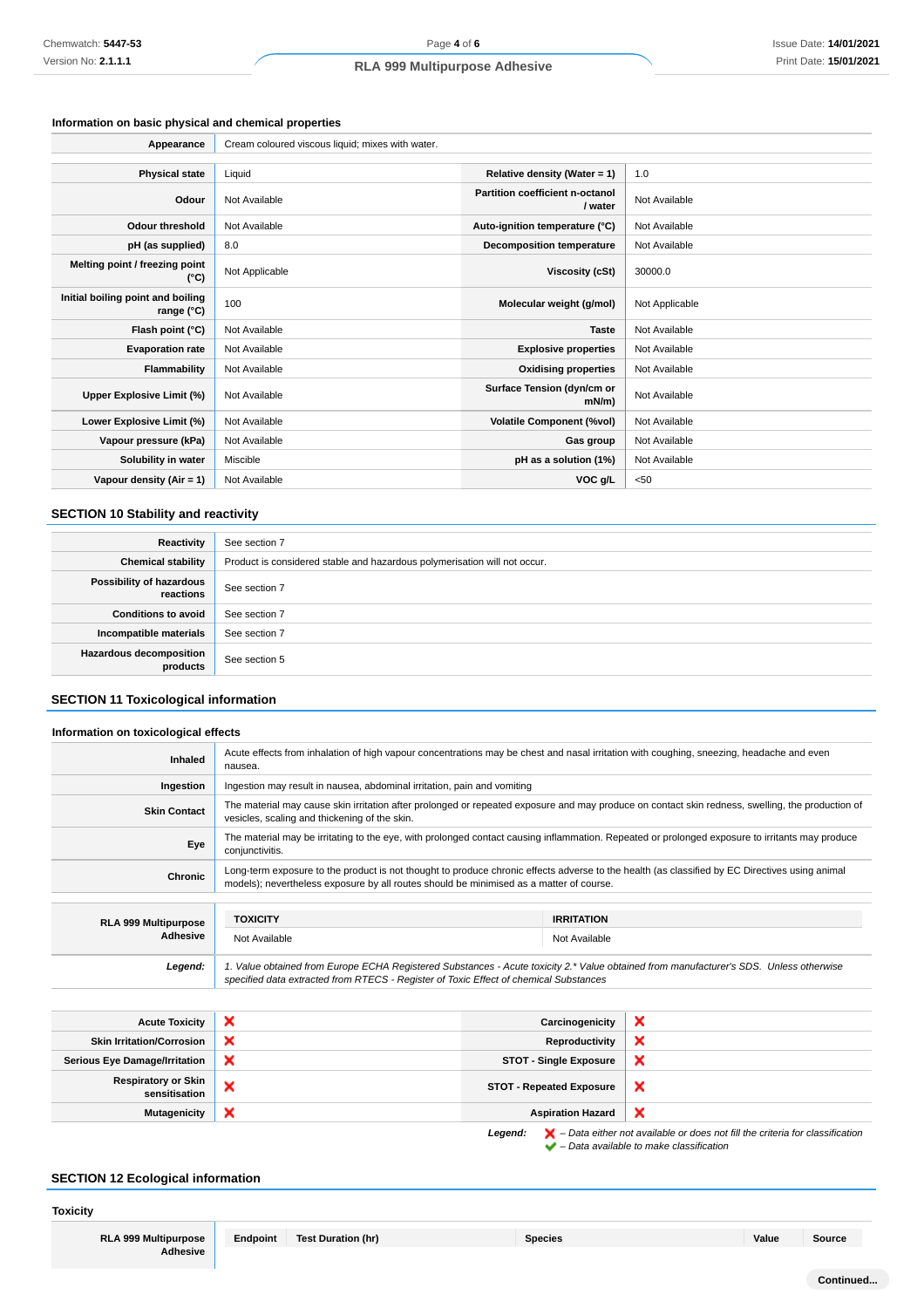|         | Not<br>Available | Not Available                                                                                                                                                                                                                                                                                                                                                                                   | Not Available | Not<br>Available | Not<br>Available |
|---------|------------------|-------------------------------------------------------------------------------------------------------------------------------------------------------------------------------------------------------------------------------------------------------------------------------------------------------------------------------------------------------------------------------------------------|---------------|------------------|------------------|
| Leaend: |                  | Extracted from 1. IUCLID Toxicity Data 2. Europe ECHA Registered Substances - Ecotoxicological Information - Aquatic Toxicity 3. EPIWIN Suite<br>V3.12 (QSAR) - Aquatic Toxicity Data (Estimated) 4. US EPA, Ecotox database - Aquatic Toxicity Data 5. ECETOC Aquatic Hazard Assessment<br>Data 6. NITE (Japan) - Bioconcentration Data 7. METI (Japan) - Bioconcentration Data 8. Vendor Data |               |                  |                  |

#### **DO NOT** discharge into sewer or waterways.

| Persistence and degradability    |                                       |                                       |
|----------------------------------|---------------------------------------|---------------------------------------|
| Ingredient                       | Persistence: Water/Soil               | <b>Persistence: Air</b>               |
|                                  | No Data available for all ingredients | No Data available for all ingredients |
|                                  |                                       |                                       |
| <b>Bioaccumulative potential</b> |                                       |                                       |
| Ingredient                       | <b>Bioaccumulation</b>                |                                       |
|                                  | No Data available for all ingredients |                                       |
|                                  |                                       |                                       |
| Mobility in soil                 |                                       |                                       |
| Ingredient                       | <b>Mobility</b>                       |                                       |
|                                  | No Data available for all ingredients |                                       |

#### **SECTION 13 Disposal considerations**

| Waste treatment methods      |                                                                                                                                                                                                                                                                                                                                                                                                                                                                                                                                                                                                                                                                                                                                                                                                                  |
|------------------------------|------------------------------------------------------------------------------------------------------------------------------------------------------------------------------------------------------------------------------------------------------------------------------------------------------------------------------------------------------------------------------------------------------------------------------------------------------------------------------------------------------------------------------------------------------------------------------------------------------------------------------------------------------------------------------------------------------------------------------------------------------------------------------------------------------------------|
| Product / Packaging disposal | DO NOT allow wash water from cleaning or process equipment to enter drains.<br>It may be necessary to collect all wash water for treatment before disposal.<br>In all cases disposal to sewer may be subject to local laws and regulations and these should be considered first.<br>Where in doubt contact the responsible authority.<br>Recycle wherever possible.<br>► Consult manufacturer for recycling options or consult local or regional waste management authority for disposal if no suitable treatment or<br>disposal facility can be identified.<br>Dispose of by: burial in a land-fill specifically licensed to accept chemical and / or pharmaceutical wastes or incineration in a licensed<br>apparatus (after admixture with suitable combustible material).<br>Decontaminate empty containers. |

## **SECTION 14 Transport information**

| <b>Labels Required</b> |                |
|------------------------|----------------|
| Marine Pollutant       | <b>NO</b>      |
| <b>HAZCHEM</b>         | Not Applicable |

#### **Land transport (ADG): NOT REGULATED FOR TRANSPORT OF DANGEROUS GOODS**

## **Air transport (ICAO-IATA / DGR): NOT REGULATED FOR TRANSPORT OF DANGEROUS GOODS**

## **Sea transport (IMDG-Code / GGVSee): NOT REGULATED FOR TRANSPORT OF DANGEROUS GOODS**

## **Transport in bulk according to Annex II of MARPOL and the IBC code**

```
Not Applicable
```
#### **Transport in bulk in accordance with MARPOL Annex V and the IMSBC Code**

**Product name Group**

## **Transport in bulk in accordance with the ICG Code Product name Ship Type**

# **SECTION 15 Regulatory information**

## **Safety, health and environmental regulations / legislation specific for the substance or mixture**

## **National Inventory Status**

| <b>National Inventory</b>                          | <b>Status</b> |
|----------------------------------------------------|---------------|
| Australia - AIIC / Australia<br>Non-Industrial Use | Yes           |
| Canada - DSL                                       | Yes           |
| Canada - NDSL                                      | Yes           |
| China - IECSC                                      | Yes           |
| Europe - EINEC / ELINCS / NLP                      | Yes           |
| Japan - ENCS                                       | Yes           |
| Korea - KECI                                       | Yes           |
| New Zealand - NZIoC                                | Yes           |